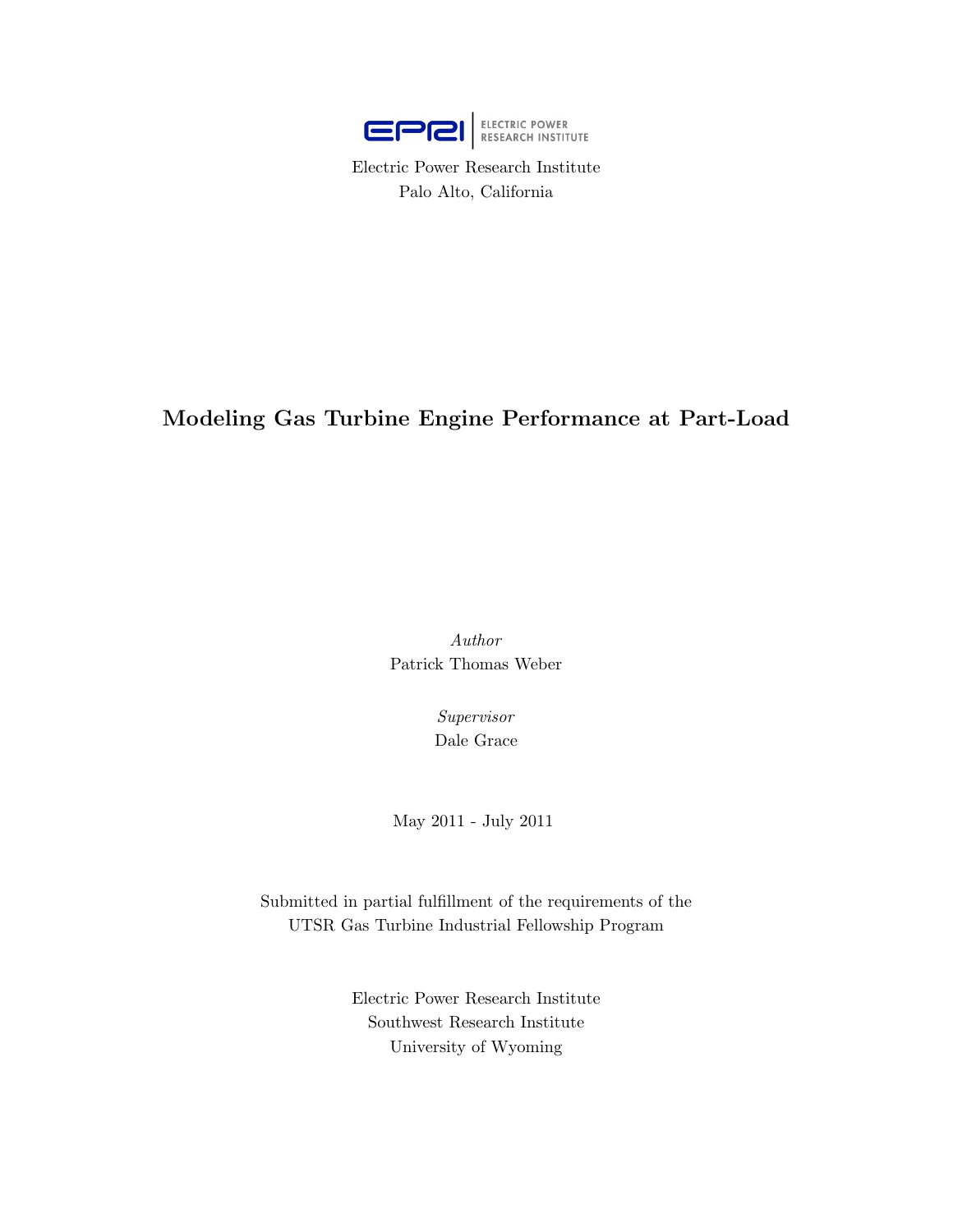# 1 Introduction

Gas turbine engines are appealing for ground based power production because of their low cost-ofentry, relatively high thermal efficiency, and flexibility in output power. Gas turbines are typically used in peaking power applications, where base load power will not meet the current grid demand. Also, gas turbines' intrinsic high thermal efficiencies in combined cycle applications are being used to provide base load power as well.

Also, gas turbines are attractive because of their ability to quickly ramp up power production. Where coal fired, steam cycle power plants can take anywhere from hours to days to produce fullload power, a gas turbine power plant can move from cold start to full power in a matter of minutes [1].

As compared with a nuclear or coal fired power plant, the fixed cost of a gas turbine engine plant is relatively low. According to a study performed by the Department of Energy, advanced combined cycle gas turbine engine configurations fired by natural gas have the lowest levelized cost when compared with coal, wind, solar, nuclear, and other plant types [2]. Gas turbine marginal costs are typically higher as they are firing a more expensive and energy rich fuel. However, as they are typically used in conditions where peaking power is required, this incremental cost is typically offset by their lower fixed cost.

When a gas turbine engine power plant is used for peaking power, engine output power can vary depending on grid demand. However, manufacturers typically only specify engine performance characteristics at full-load. In this case, part-load and other off-design operating conditions are undefined.

The objective of this project was to reverse engineer full-load thermodynamic characteristics for modern gas turbine engines used for ground based power production and then derive part-load performance thermodynamic characteristics.

# 2 Gas Turbine Engine Modeling

Other gas turbine engine part-load models have used a Second-Law of Thermodynamics (accounting for the irreversibility of a process) based approach [3] [4]. While this approach can be useful for determining where losses and other such exergy and entropy generation and destruction is occurring, an energy based approach was chosen instead for its accuracy.

# 2.1 Thermodynamics

For the design of the part-load models, the gas turbine is assumed to be in a single shaft, simple cycle configuration as shown in Figure 1.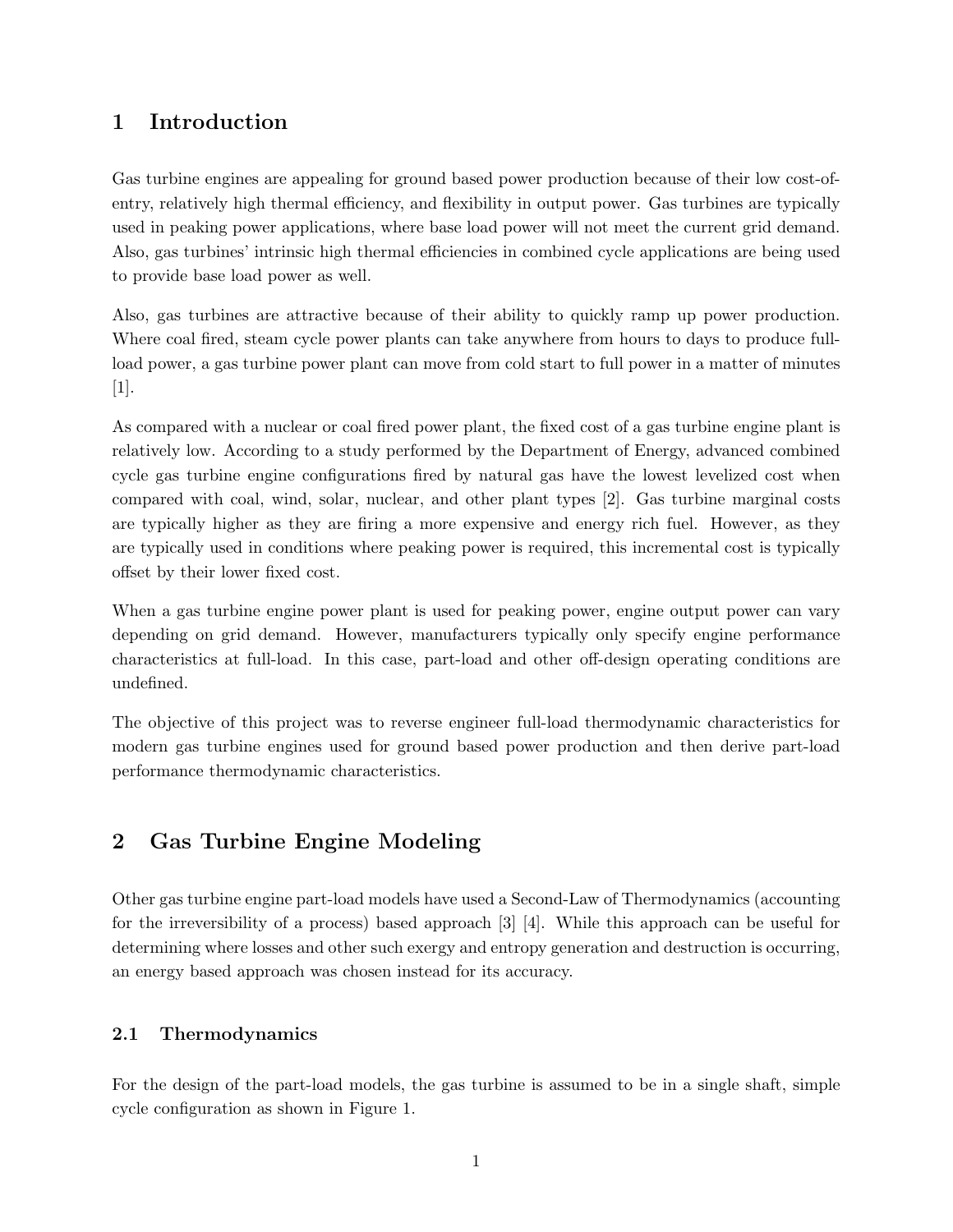

Figure 1: Single Shaft, Simple Cycle Configuration

All modeling is entirely thermodynamic in its nature and does not take into account flow swirl, geometry, or other advanced computational fluid dynamics. All state parameters such as temperature, pressure, and mass flow rate still must be solved.

|                | Ambient Conditions |
|----------------|--------------------|
| $\mathbf{1}$   |                    |
|                | $Pre-IGV$          |
| $\overline{2}$ | Post-IGV           |
|                | Pre-Compressor     |
| 3              | Post-Compressor    |
|                | Pre-Combustor      |
| 4              | Post-Combustor     |
|                | $Pre-HLF$          |
| 5              | Post-HLF           |
|                | Pre-Turbine        |
| 6              | Post-Turbine       |
|                | Exhaust Gas        |

Table 1: Simple Cycle Gas Turbine State Parameters

Based on Figure 1 and Table 1 with six states, more than 18 operating parameters must be calculated. In actuality, the number of parameters is much higher after other parameters such as compressor and turbine efficiency, cycle efficiency, and fuel heating value, for example, are introduced.

## 2.2 Core Equations

The thermodynamic engineering models revolve primarily around the First Law of Thermodynamics. Energy through the engine must be conserved. The energy balance equation is: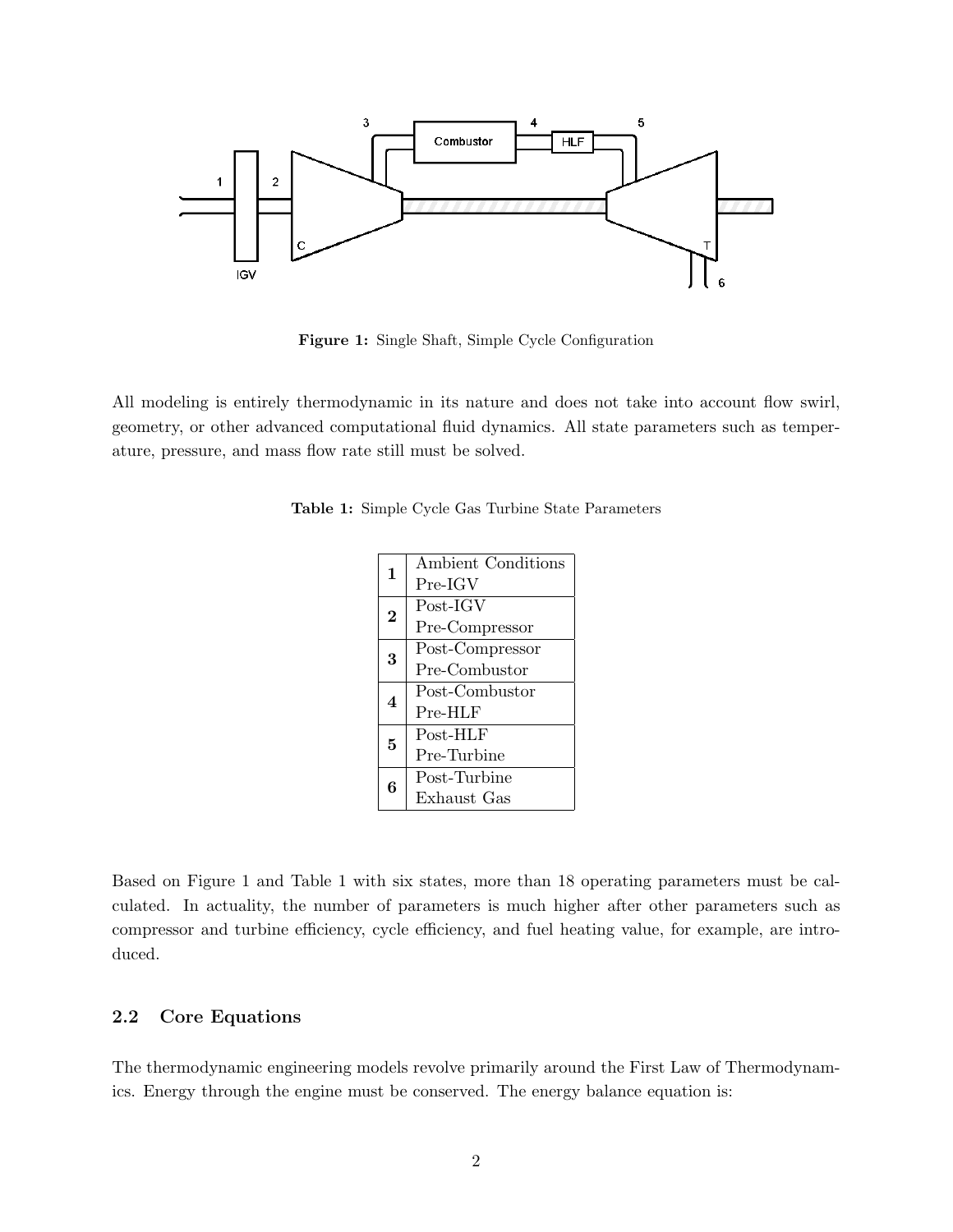$$
m_{exhaust} (C_{P,5}T_5 - C_{P,6}T_6) = W_{output} + m_{air} (C_{P,3}T_3 - C_{P,2}T_2)
$$
\n(1)

However, manufacturer parameters did not assure conservation of energy. Therefore, the models were adjusted accordingly. The inconsistency with the manufacturer parameters has led to the creation of an intermediate state, between the combustor outlet and the turbine inlet, defined as the "Heat Loss Factor," or HLF.

Since the process from State 4 to State 5 is not at a constant volume, the pressure change associated with the temperature change is non-existent.

$$
T_5 = T_4(1 - HLF) \tag{2}
$$

$$
P_5 = P_4 \tag{3}
$$

The function of a compressor is to impart kinetic energy into the flow stream as it enters the compressor, and then to convert its kinetic energy to pressure. The function of a turbine is to convert energy (both heat and kinetic) into useful shaft work. The governing equations, including the effects of a non-perfect compressor and turbine (efficiency) is accounted for as shown in Equation 4 and Equation 5.

$$
T_3 = T_2 \left(\frac{P_3}{P_2}\right)^{\frac{\gamma - 1}{\gamma} \frac{1}{\eta_{comp}}} \tag{4}
$$

$$
T_6 = T_5 \left(\frac{P_6}{P_5}\right)^{\frac{\gamma - 1}{\gamma} \eta_{turb}}\tag{5}
$$

Note that the pressure fraction in the compressor equation is equal to the engine's pressure ratio.

$$
PR = \frac{P_3}{P_2} \tag{6}
$$

Further, to account for the combustor in the set of pressure equations, a "combustor pressure drop" term was included. This is assumed to be 4% on average, but can also be redefined on an engine-by-engine basis.

$$
P_4 = P_3(1 - \Delta P_{combustor})\tag{7}
$$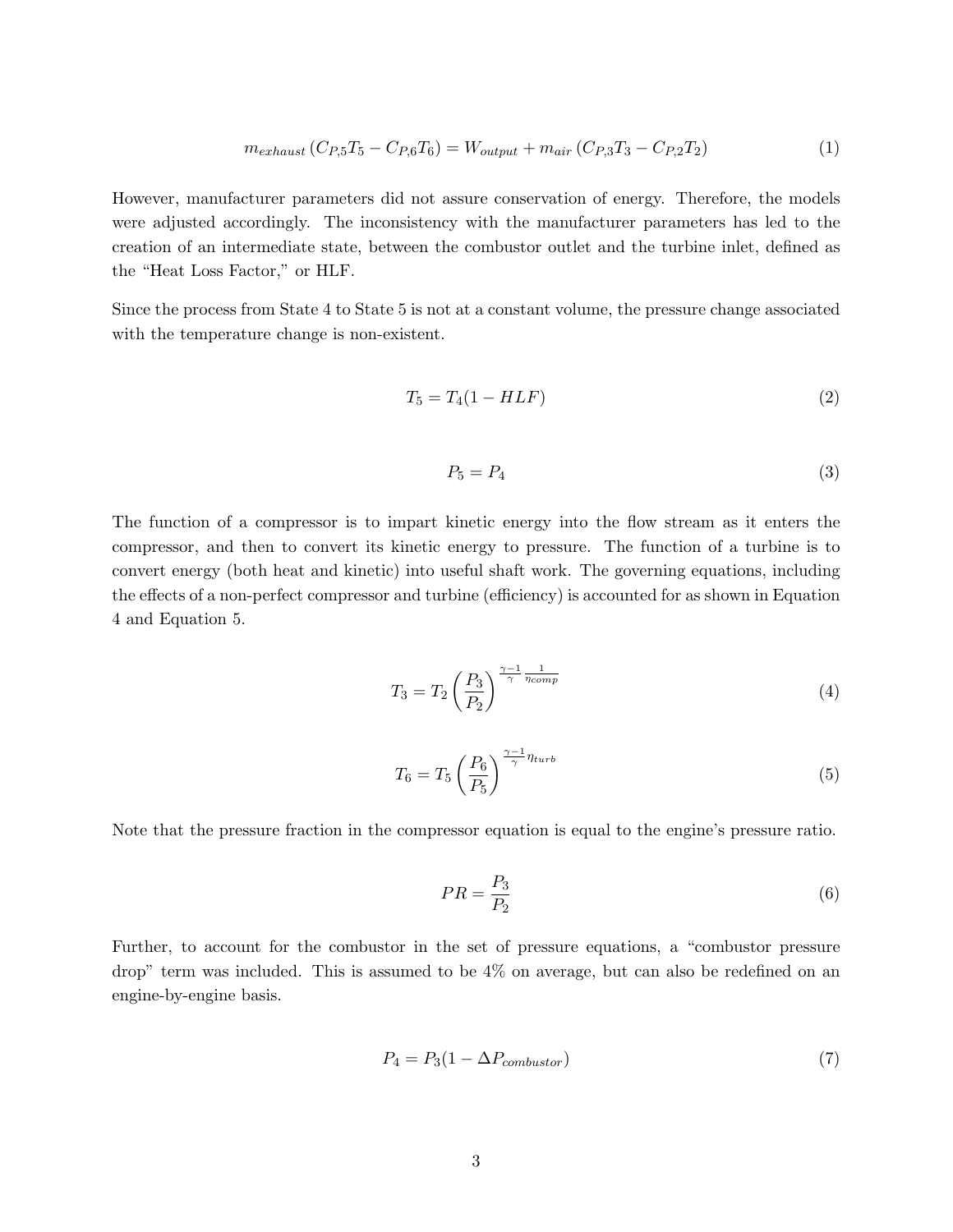To account for the change in temperature across the combustor, a simple relationship between the fuel mass flow rate and the change in temperature is used.

$$
m_{fuel} LHV = m_{exhaust} C_{P,4} T_4 - m_{air} C_{P,3} T_3 \tag{8}
$$

The exhaust gas flow rate is simply the sum of the fuel mass flow rate and the air mass flow rate.

$$
m_{exhaust} = m_{air} + m_{fuel} \tag{9}
$$

Also, of particular interest is the overall thermal cycle efficiency. This term can also be considered a non-dimensionalized *heat rate*. This parameter is provided at full-load operation by the manufacturers.

$$
\eta_{cycle} = \frac{W_{output}}{Q_{input}} = \frac{W_{output}}{m_{exhaust}C_{P,4}T_4 - m_{air}C_{P,3}T_3}
$$
(10)

Finally, for the off-design and part-load cases, two assumptions are made for the engine. First, the flow into the turbine is assumed to be choked, meaning the flow is travelling at or near transonic conditions. After simplification, the equation looks like:

$$
m_{total} \frac{\sqrt{T_5}}{P_5} = m_{total, full} \frac{\sqrt{T_{5, full}}}{P_{5, full}}
$$
\n(11)

Second, the other assumption being made is that of constant, or prescribed volumetric flow rate across the compressor. Depending on the location in the control curves, the volumetric flow rate multiplier (VFR) in front of the  $m_{air, full}$  term in Equation 12 will scale.

$$
m_{air} = vfr \cdot m_{air, full} \frac{T_{2f} P_2}{T_2 P_{2f}}
$$
\n
$$
\tag{12}
$$

Accordingly, the pressure drop term across the inlet guide vane,  $P_2$ , is assumed not to cause any noticeable temperature change. Attempting to model the temperature change resulted in a total  $\Delta T$  of 0.2 $\rm{R}$  over the entire load range.

$$
T_2 = T_1 \tag{13}
$$

It becomes apparent through the comparisons between the number of equations and the number of unknowns, one equation is missing in order to completely define the solution set. Normally, a singular solution to this problem would not exist, but this missing equation is what allows the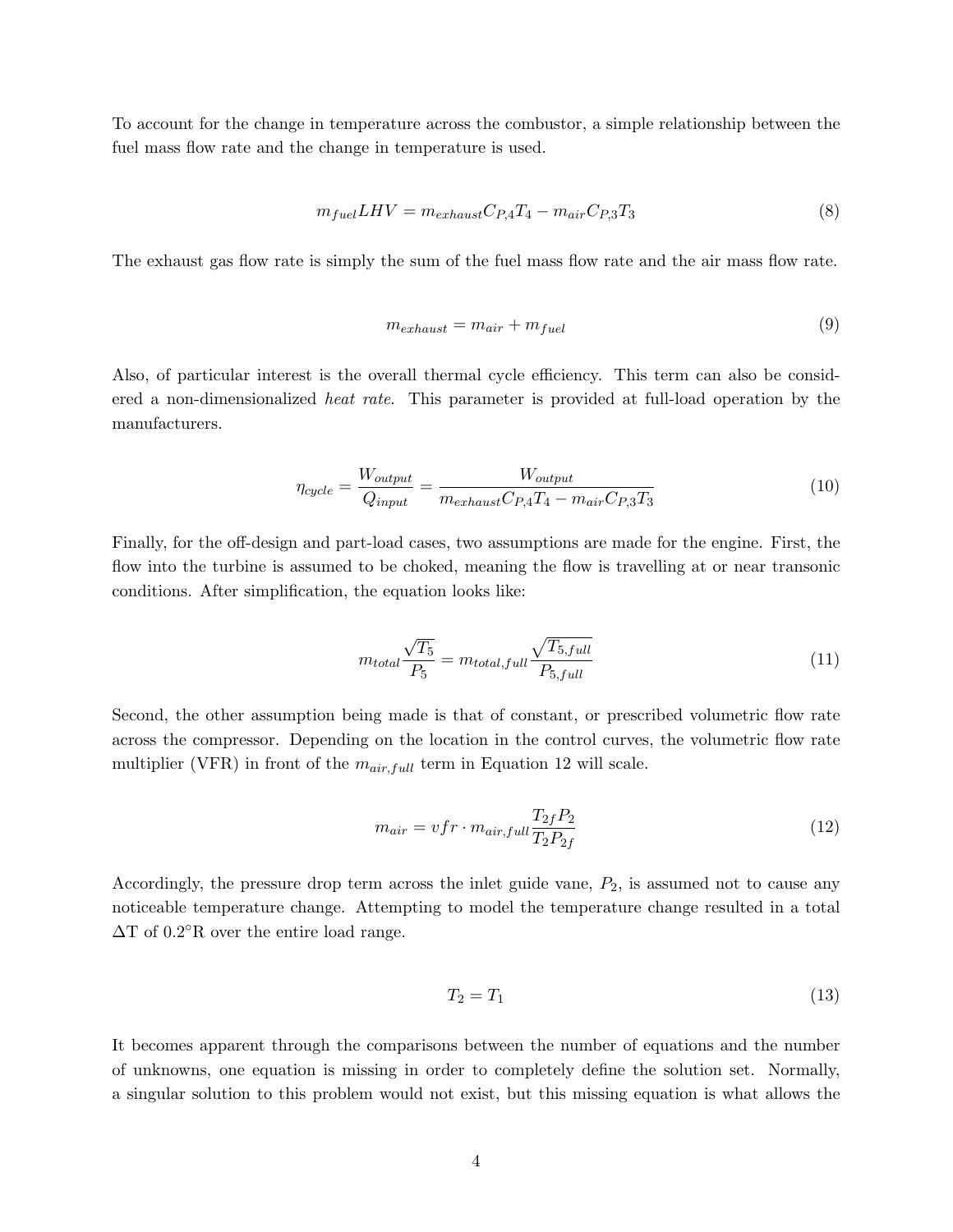engine to be controlled. More discussion about engine control can be found in Section 2.4.

## 2.3 Model Types

Once the core equations are defined, the full-load ISO, full-load off-design, and part-load models can all utilize the same equations. With the exception of the full-load ISO model, all models use a reduced form of 11 equations, although with different assumptions. The varying assumptions are discussed further in Sections 2.3.1, 2.3.2, and 2.3.3.

#### 2.3.1 Full-Load Model

The full-load model utilizes the manufacturer input parameters [8], and using the equations listed previously, calculates the temperature, pressure, and mass flow rate at every state. Making an assumption about the turbine efficiency also allows the turbine rotor inlet temperature and the compressor efficiency to be calculated.

A primary difference between the full-load ISO model and the other model types is that the full-load model does not assume constant (or prescribed) volumetric flow rate across the compressor, nor does it assume choked flow at the turbine inlet. This is apparent, simply because those equations would evaluate to an equality (i.e.  $1 == 1$ ) at full-load.

## 2.3.2 Off-Design Model

The off-design (or full-load off-design) model uses the parameters from the ISO full-load model, with modifications to the input parameters. These modifications include ambient pressure (elevation) and temperature changes, as well as exhaust pressure modifications (i.e. backpressure).

Rather than assume a known work output or pressure ratio, these terms are allowed to vary, along with exhaust gas mass flow rate. The compressor efficiency is assumed to follow a compressor efficiency curve, and the turbine rotor inlet temperature is held at the same value as it would be at ISO conditions.

This allows all parameters to be calculated at an off-design condition through the use of the state values at ISO conditions.

### 2.3.3 Part-Load Model

The part-load model sparingly uses the parameters from the full-load model at off-design condition (or ISO if no off-design case is used). The only assumed constants are the ambient conditions,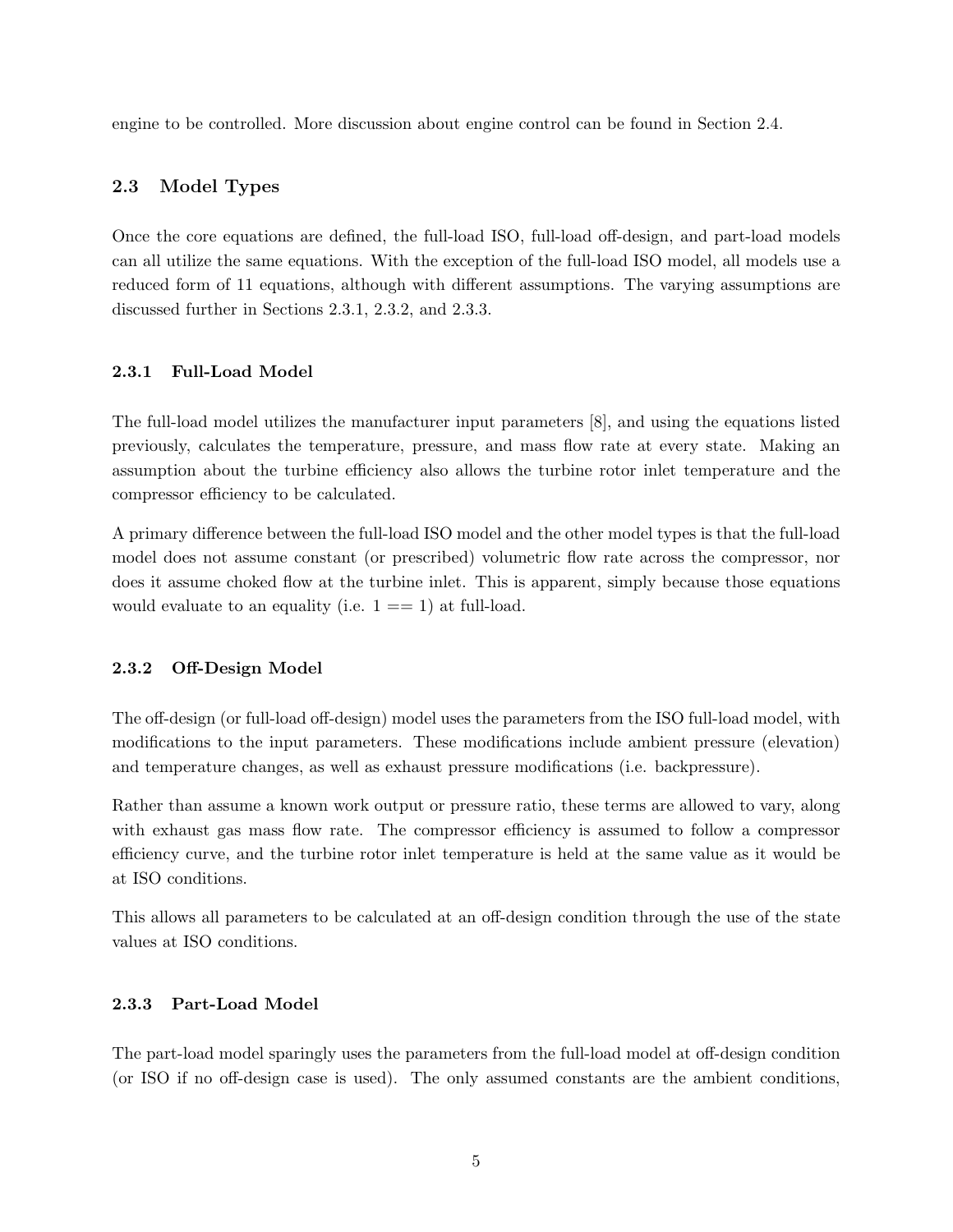exhaust pressure, heat loss factor, the turbine and compressor efficiencies (scaled for off-design conditions), and the percent of full-load power output.

The only issue is that with the part-load case, there is one extra unknown. Under any normal mathematical solution technique, this would be a problem. However, this is actually a deliberate feature in the model which allows the engine to be controlled in the solution method.

# 2.4 Engine Control Theory

In order to maintain synchronous speeds with the gas turbine while still reducing or increasing power output, the engine must be properly controlled. The control of the engine depends on where in the part-load curve the engine is operating.

Based on the analysis of manufacturer curves from GE, Alstom, Siemens, etc., two different control techniques were implemented, each with three separate stages of control. The method of control varies from engine to engine and from manufacturer to manufacturer, but they primarily consist of two requirements. Either a constant exhaust temperature is desired, or a constant turbine inlet temperature is desired. Both control methods will be discussed in detail, but a generalized figure can be found in Figure 2.

For either control case, the engine control computer maintains a constant mass flow rate as power output is reduced from full-load. In order to reduce the power output, turbine inlet temperature is reduced, which in turn, reduces the exhaust temperature.

Turbine rotor inlet temperature is allowed to fall until it hits a pre-set minimum value. In the case of the example curve shown in Figure 2, the minimum turbine rotor inlet temperature is 95% of full-load turbine rotor inlet temperature. This control technique is primarily used to enhance the lifetime of the hot-section components and to reduce the number of maintenance operations on the gas turbine engine. At this point, the inlet guide vane modulation is activated and air mass flow rate is no longer assumed to be constant, but rather a function of the other state parameters.

The act of modulating the inlet guide vanes (or variable stator vanes, depending on the engine) induces a pressure drop across the inlet guide vanes. This pressure drop reduces compressor inlet air density thereby reducing the overall air mass flow rate. It is also at this point where the two engine control techniques deviate, so each control technique will be discussed in their own section.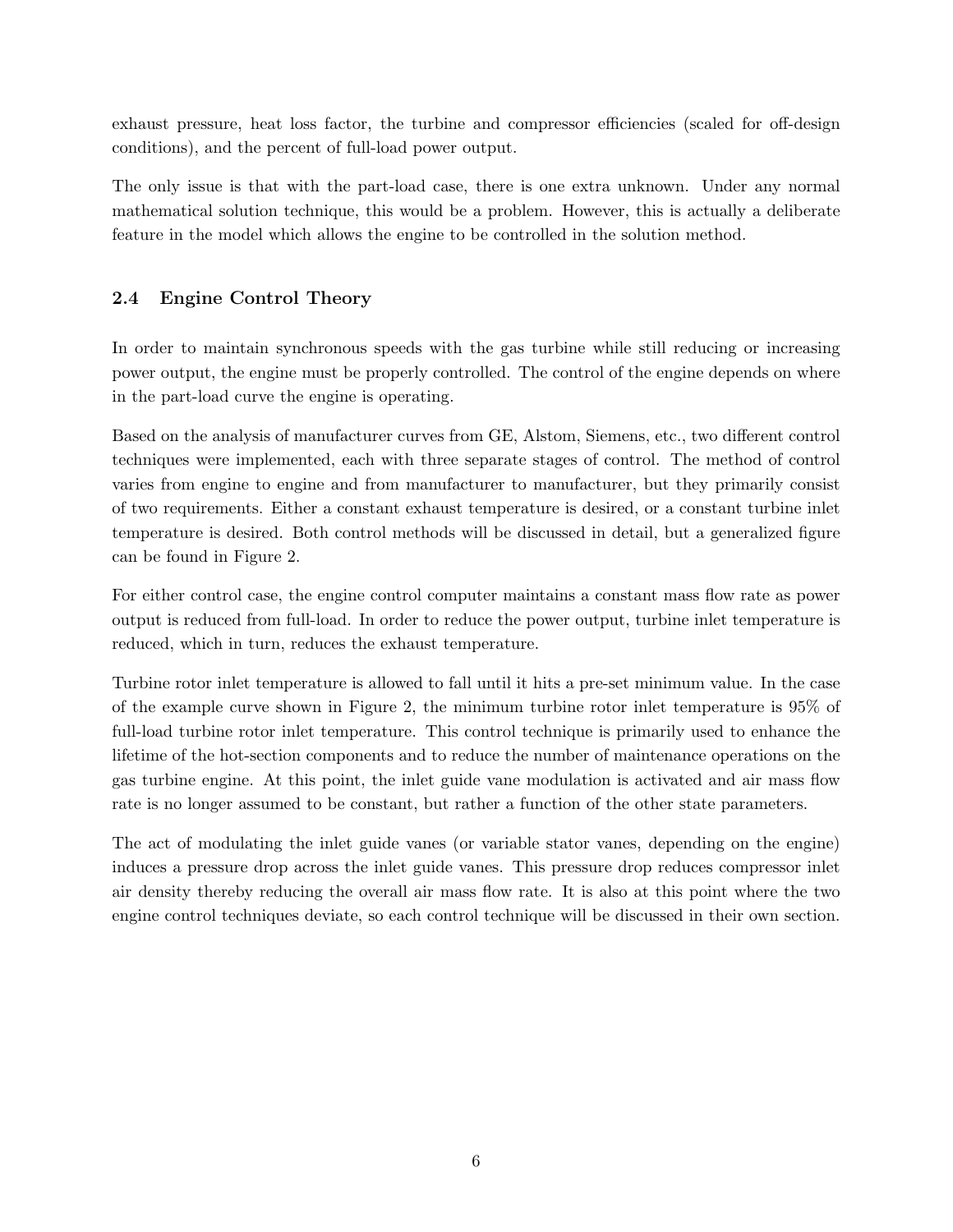

**Figure 2:** Engine Control Curve Impact on TRIT, EGT,  $M_{air}$ 

## 2.4.1 Constant Exhaust Gas Temperature

In the case that exhaust gas temperature (EGT) is to remain constant, the control computer will both modulate turbine rotor inlet temperature (TRIT) and air mass flow rate (AMFR) to ensure this condition is met. For the control curve shown in Figure 2, the constant exhaust gas temperature control curve is shown as the red, green, and blue solid lines.

The exhaust gas temperature is held constant, while turbine rotor inlet temperature and air mass flow rate decrease. Since the air mass flow rate is primarily controlled by the inlet guide vane modulation, there exists some minimum value at which the inlet guide vanes become fully closed and no longer throttle the inlet air pressure. For the curve shown in Figure 2, this point was defined to be 60% of full-load air mass flow rate.

At the 60% load point, the inlet guide vanes are fully closed and air mass flow rate can no longer be modulated. This requires a decrease in turbine rotor inlet temperature (through a drop in fuel mass flow rate), which also causes a corresponding decrease in exhaust gas temperature. Both are allowed to fall until a full speed, no load condition (3600 RPM, 60 Hz) is met.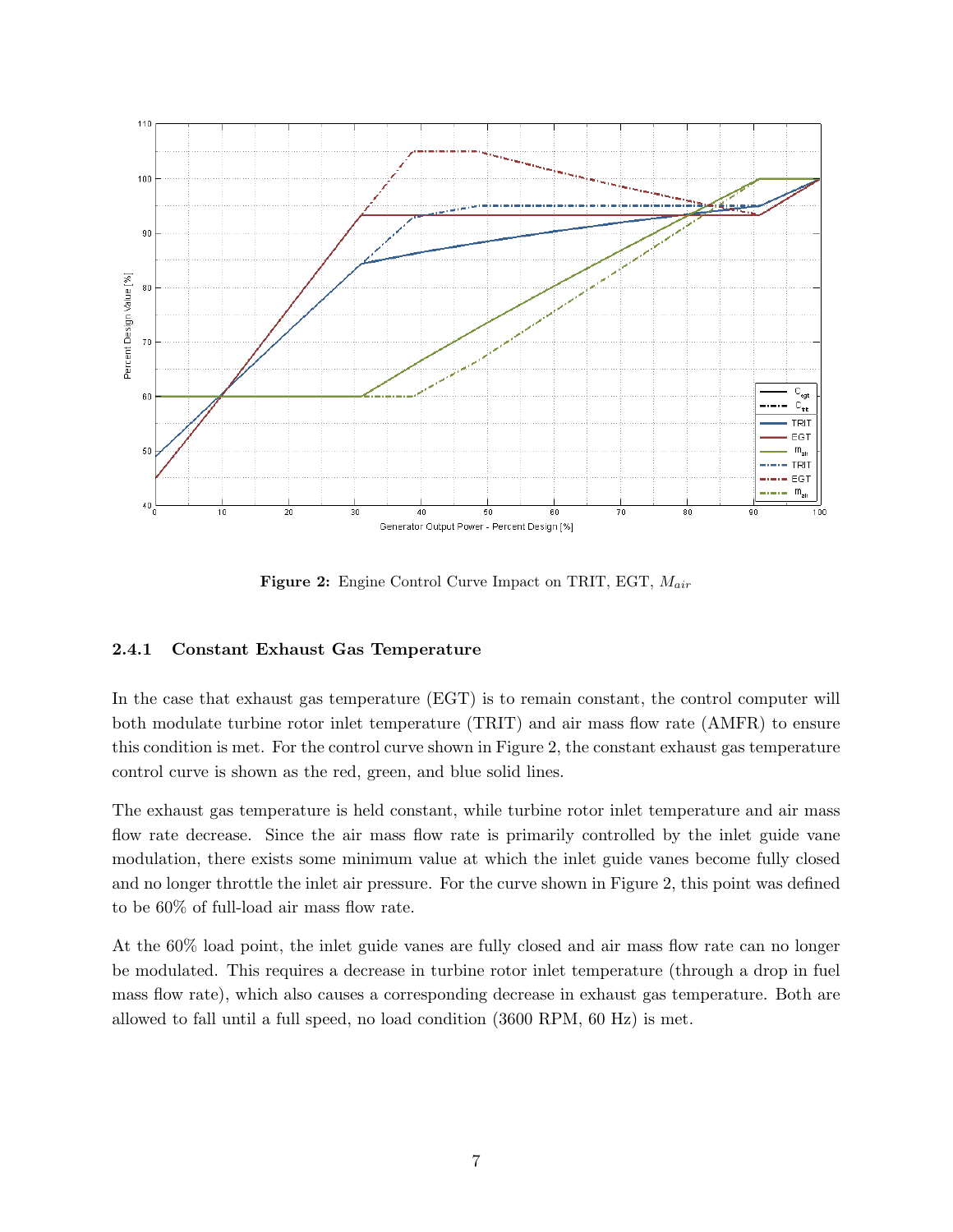## 2.4.2 Constant Turbine Rotor Inlet Temperature

In the case that turbine rotor inlet temperature (TRIT) is to remain constant, the control computer will modulate air mass flow rate to ensure this condition is met. For the control curve shown in Figure 2, the constant turbine rotor inlet temperature curve is shown as the red, green, and blue dashed lines.

When the turbine rotor inlet temperature is held constant, the exhaust gas temperature increases and the air mass flow rate decreases. As air mass flow rate decreases, exhaust gas temperature increases to maintain energy balance. However, due to hardware limitations with both the gas turbine hardware and the steam cycle hardware used in the combined cycle configuration, the exhaust gas temperature is only allowed to rise until a maximum value is reached. In the case of the control curve shown in Figure 2, a maximum exhaust gas temperature of 105% of full-load exhaust gas temperature was assumed.

At the point that the exhaust gas temperature reaches the maximum value, the control computer can no longer maintain a constant turbine rotor inlet temperature while still reducing power output. In order to reduce power output while preventing the exhaust gas temperature to rise above its maximum, turbine rotor inlet temperature must be decreased. The exhaust gas temperature now becomes the control point.

Turbine rotor inlet temperature is then decreased continuously until the air mass flow rate of the engine reaches a minimum value. It is at this point that the inlet guide vanes enter a fully closed condition and can no longer throttle inlet air pressure.

At this minimum air mass flow rate, the inlet guide vanes are fully closed and air mass flow rate can no longer be modulated. This requires a decrease in turbine rotor inlet temperature (through a drop in fuel mass flow rate), which also causes a corresponding decrease in exhaust gas temperature. Both are allowed to fall until a full speed, no load condition (3600 RPM, 60 Hz) is met.

## 2.5 Numerical Solver

Even after simplification, the complexity of the equations and their inherent non-linearity means that they cannot be solved algebraically. Attempts at solutions with Maple, MATLAB, and Mathematica confirm this. In order to solve these equations, a numerical method was selected.

The Newton-Raphson method, or simply Newton's method, is a root finding algorithm that readily lends itself to solving single equations, and systems of equations. Its inherent mathematical simplicity also allows it to solve systems of non-linear equations with the knowledge only of a single root. Unfortunately, there are a few cases where the method will fail to converge making Newton's method not as robust as other methods.

Newton's method approximates successive roots by relating the function to its first derivative.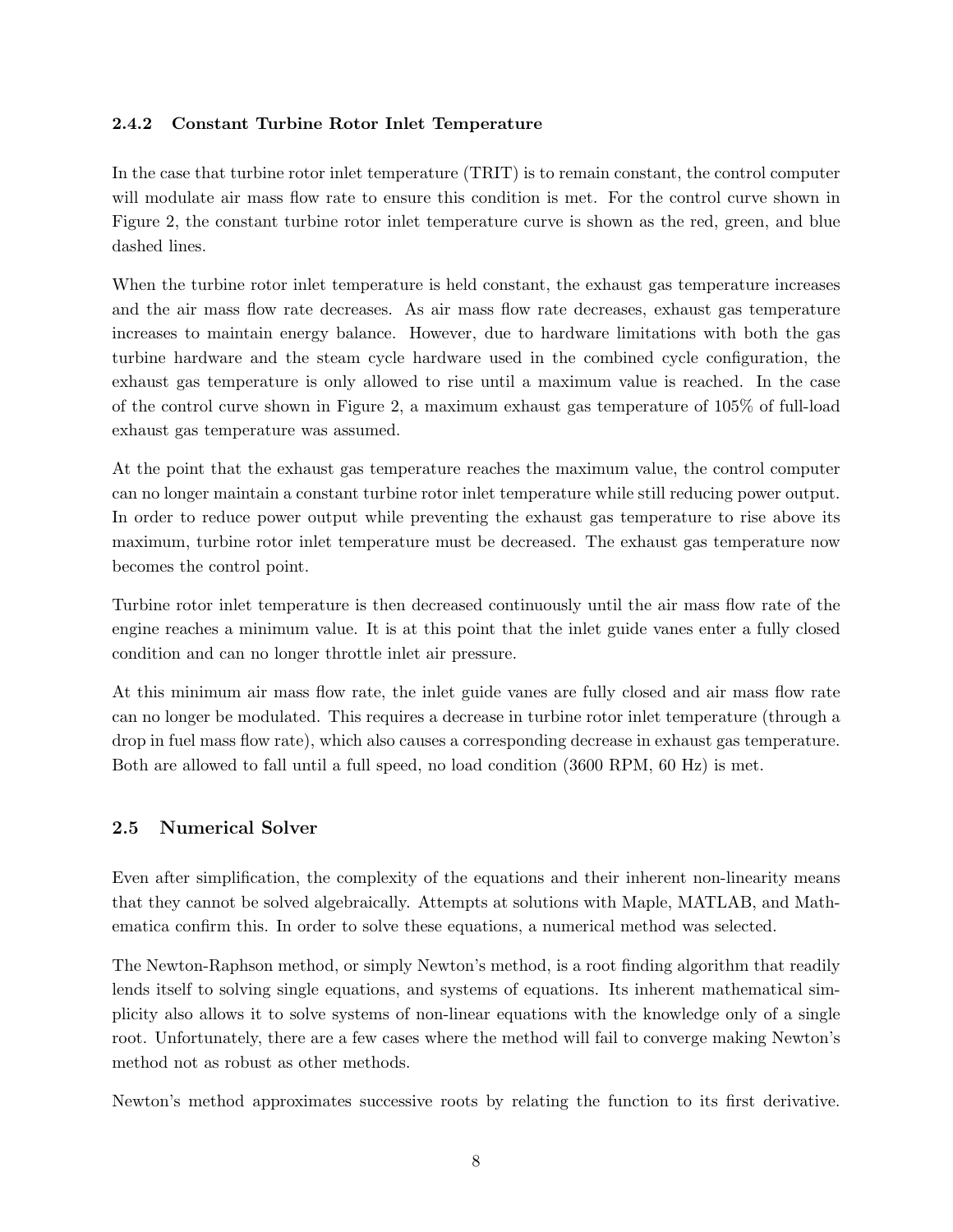Assuming the derivative exists and is real, especially near the root, the function will converge quadratically, meaning the number of accurate decimal points doubles with each iteration. This means that Newton's method converges very quickly for well-behaved equations.

The basic mathematical equation describing Newton's method is shown in Equation 14.

$$
x_{n+1} = x_n - \frac{f(x_n)}{f'(x_n)}
$$
\n(14)

In order to convert Newton's method into a form that can be used for solving simultaneous systems of non-linear equations, Equation 14 was converted into a vector-matrix form. The vector-matrix form allows the system to support multiple equations over multiple solution domains. This vectormatrix form is shown in Equation 15.

$$
\mathbf{X}_{n+1} = \mathbf{X}_n - \frac{\mathbf{F}\left(x_n\right)}{\mathbf{F}'\left(x_n\right)}\tag{15}
$$

The problem with this equation comes from the evaluation of the derivative of a vector and its successive vector/vector division, which is not a construct known in linear algebra. The evaluation of a partial derivative with each unknown in the equation simply means the vector derivative becomes a Jacobian matrix, as shown in equation 19.

$$
\mathbf{J} = \begin{bmatrix} \frac{\partial y_1}{\partial x_1} & \cdots & \frac{\partial y_1}{\partial x_n} \\ \vdots & \ddots & \vdots \\ \frac{\partial y_m}{\partial x_1} & \cdots & \frac{\partial y_m}{\partial x_n} \end{bmatrix}
$$
(16)

However, in linear algebra, the inverse of the Jacobian matrix is used, leading to the final form of the equation as shown in Equation 17.

$$
\mathbf{X}_{n+1} = \mathbf{X}_n - \mathbf{J}^{-1} \mathbf{F}\left(x_n\right) \tag{17}
$$

In order to solve for the inverse Jacobian, the Jacobian is first numerically approximated through the use of a for loop. Since the vertical columns of the matrix are all with respect to one variable, they can all be calculated simultaneously by perturbing the first variable, and reevaluating all functions. This reduces the computation time since, rather than nesting two for loops to calculate each element in the Jacobian (121 elements for an 11x11 matrix), each column is calculated at each iteration, reducing the loop count down to n iterations (where  $n$  is simply the length of one side of the square Jacobian matrix, i.e.  $n = 11$  for an 11x11 matrix).

Then, this Jacobian matrix, once complete, is inverted using the Gauss-Jordan method for solving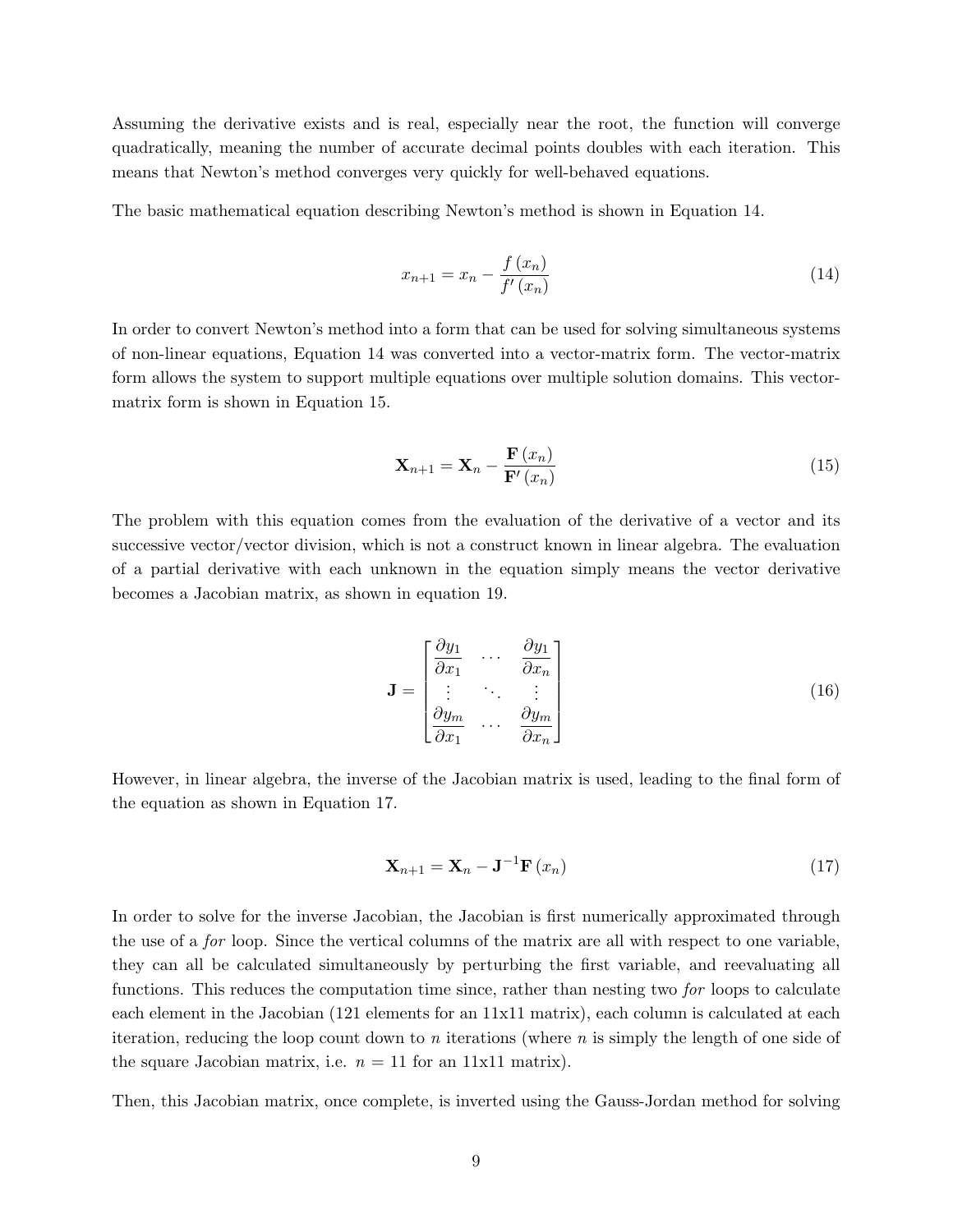linear algebraic equations (matrix), which is quick and robust.

### 2.6 Gauss Jordan Method

In order to solve the inverse of the Jacobian, the Gauss-Jordan method of matrix inversion was used. Basically, the method works on the principle of element row operations.

First, the Jacobian matrix is augmented by appending an identity matrix to the original Jacobian matrix, making it a 2nxn matrix.

$$
\mathbf{J} = \begin{bmatrix} \frac{\partial y_1}{\partial x_1} & \cdots & \frac{\partial y_1}{\partial x_n} & 1 & 0 & 0 \\ \vdots & \ddots & \vdots & 0 & 1 & 0 \\ \frac{\partial y_m}{\partial x_1} & \cdots & \frac{\partial y_m}{\partial x_n} & 0 & 0 & 1 \end{bmatrix}
$$
(18)

Then, elementary row operations such as matrix row switching, multiplication, and addition are performed on the matrix until the left hand side of the Jacobian matrix is divided out to be equal to the identity matrix. Effectively, the matrix is flip-flopped exchanging the original matrix with the inverted matrix.

This technique leaves the Jacobian on the right hand side of the augmented matrix with an identity matrix on the left.

$$
\mathbf{J}^{-1} = \begin{bmatrix} 1 & 0 & 0 & J_{0,0}^{-1} & \cdots & J_{n,0}^{-1} \\ 0 & 1 & 0 & \vdots & \ddots & \vdots \\ 0 & 0 & 1 & J_{0,n}^{-1} & \cdots & J_{n,n}^{-1} \end{bmatrix}
$$
(19)

This method requires  $O(n^3)$  operations, so it is both relatively computationally efficient (as compared to methods requiring  $O(n!)$  computations).

## 2.6.1 Logic Branching

In order to solve the system while including the methods for engine control, a new way of stepping through the models had to be created. Logic Branching, as it has been called, is simply a way to determine where, within the model, the part-load model is asked to be solved, and how the program must step through the model to determine the appropriate result.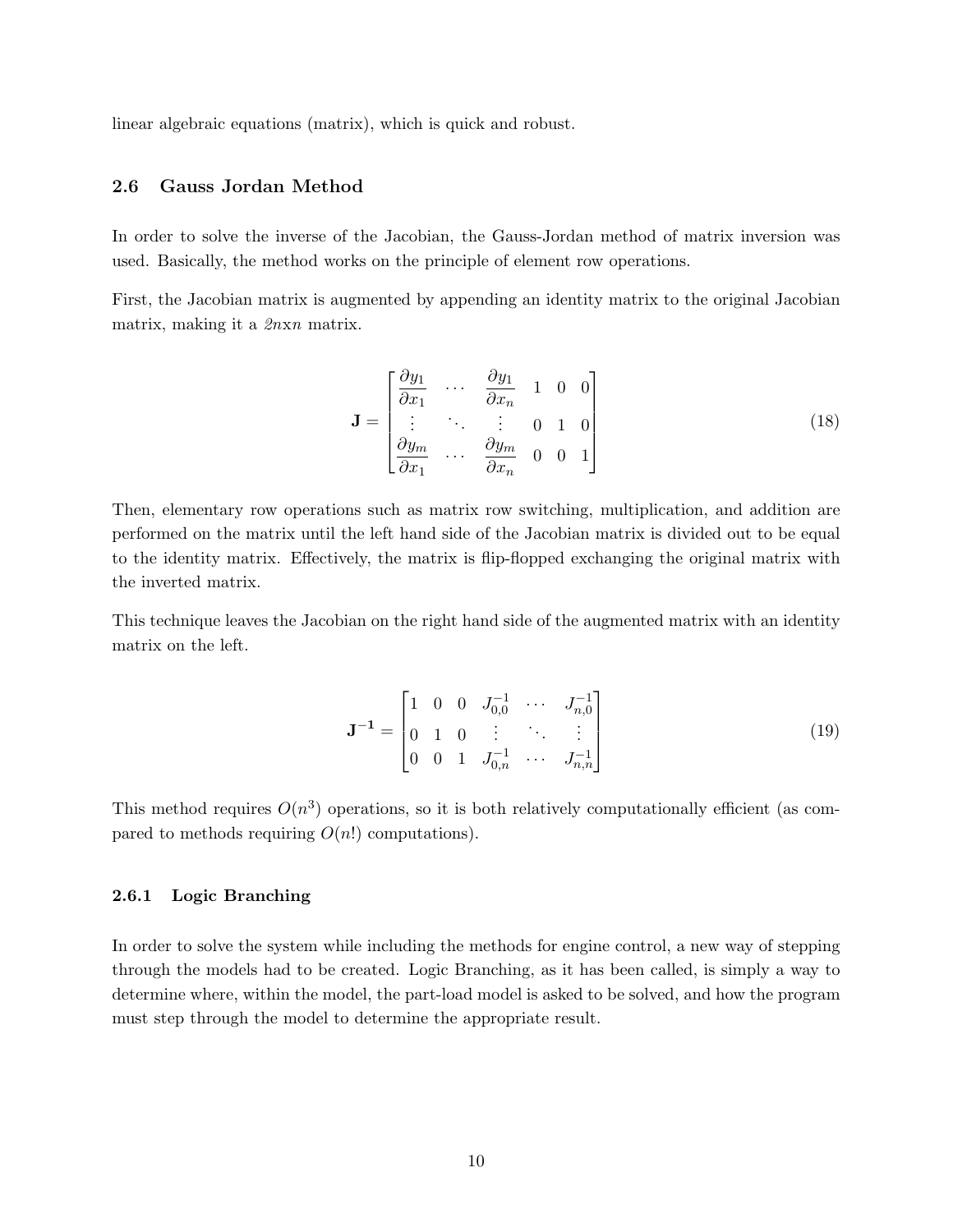

**Figure 3:** Engine Control Curve Impact on TRIT, EGT,  $M_{air}$ 

For example, take the generic curve shown in Figure 3. If the user inputs that they wish to know what the part-load operating conditions of the engine were at 20% load, it is apparent that the conditions at 20% load cannot be directly solved given the full-load parameters.

Instead, the model must step through the model, first solving for the conditions at the inlet guide vane closure, then solving for the conditions at the location where the exhaust temperature reaches its maximum value, then to the point at which the inlet guide vanes are fully closed, and finally to the percent full-load power output desired by the user.

In the most general sense, the structure at which the logical statements are set up in pseudo-code as follows:

#### Listing 1: Logic Branching Pseudocode

```
1 if (percentLoad \geq IGVopen) {
2 partload (percentLoad);
3 }
4
5 if (percentLoad < IGVopen && percentLoad > IGVclose) {
6 partload (IGVopen);
7
8 if (percentLoad \geq EGT switch) {
9 partload (percentLoad);
10 } else {
```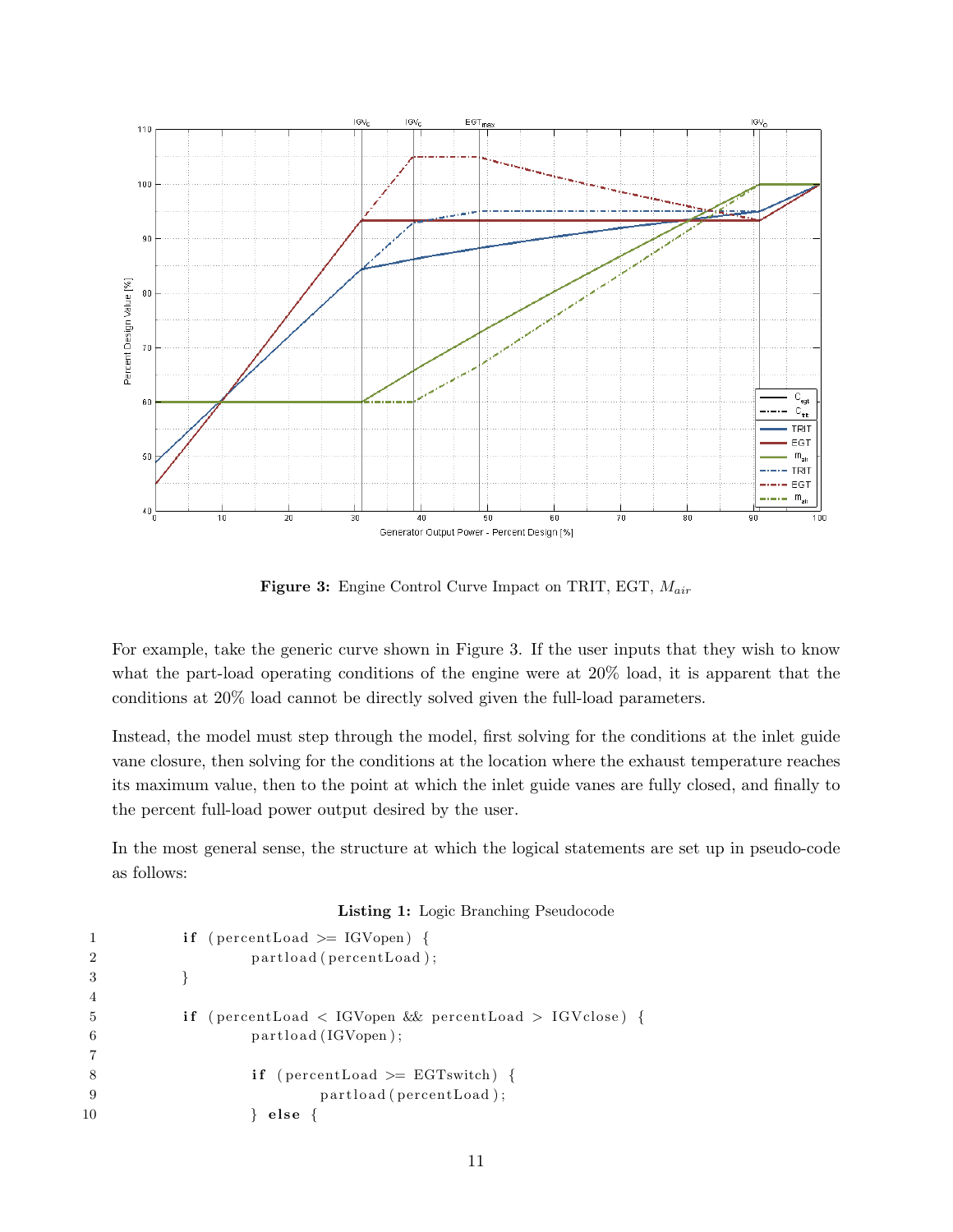```
11 partload (EGTswitch);
12 partload (percentLoad);
13 }
14 }
15
16 if (percentLoad \leq IGVclose) {
17 partload (IGVopen);
18 partload (EGTswitch);
19 partload (IGVclose);
20 partload ( percent Load );
21   }
```
At its core, this is simply how the logic branching works. Depending on where you are in the model, different conditions will be met, and the model modifies its solution method accordingly.

# 3 Conclusion

The objective of this project was, not only to figure out how to model gas turbine engines at partload, but to be able to implement these part-load gas turbine models in computer programming code that would be entirely flexible while remaining computationally efficient.

The models were initially prototyped in MATLAB and Python, for their ease of use and their included functions such as matrix inversion in MATLAB, and add-on packages to Python such as numpy and *matplotlib*.

This was completed through the creation of many numerical solvers and independent solution functions using the C++ programming language. Included in these solvers were provisions for engine control curves. Two independent control curves were used, one with constant turbine rotor inlet temperature, or firing temperature, and one with constant exhaust temperature.

The assumptions used for control theory such as varying exhaust gas temperature, firing temperature, and air mass flow rate proved to generate curves very similar to those predicted by the manufacturer's detailed models. Also, assumptions for comparing the full-load model to the partload model such as choked flow into the turbine and volumetric flow rate across the compressor proved to be accurate as compared to the limited curves provided by the manufacturers.

In order to solve for the part-load operating conditions while still maintaining consistency with the engine control curves, a method for stepping through the models called Logic Branching was used. This solution method ensured that the mathematics behind the physical laws governing the gas turbine engine meshed with the engineering technical intuition required to operate gas turbine engines.